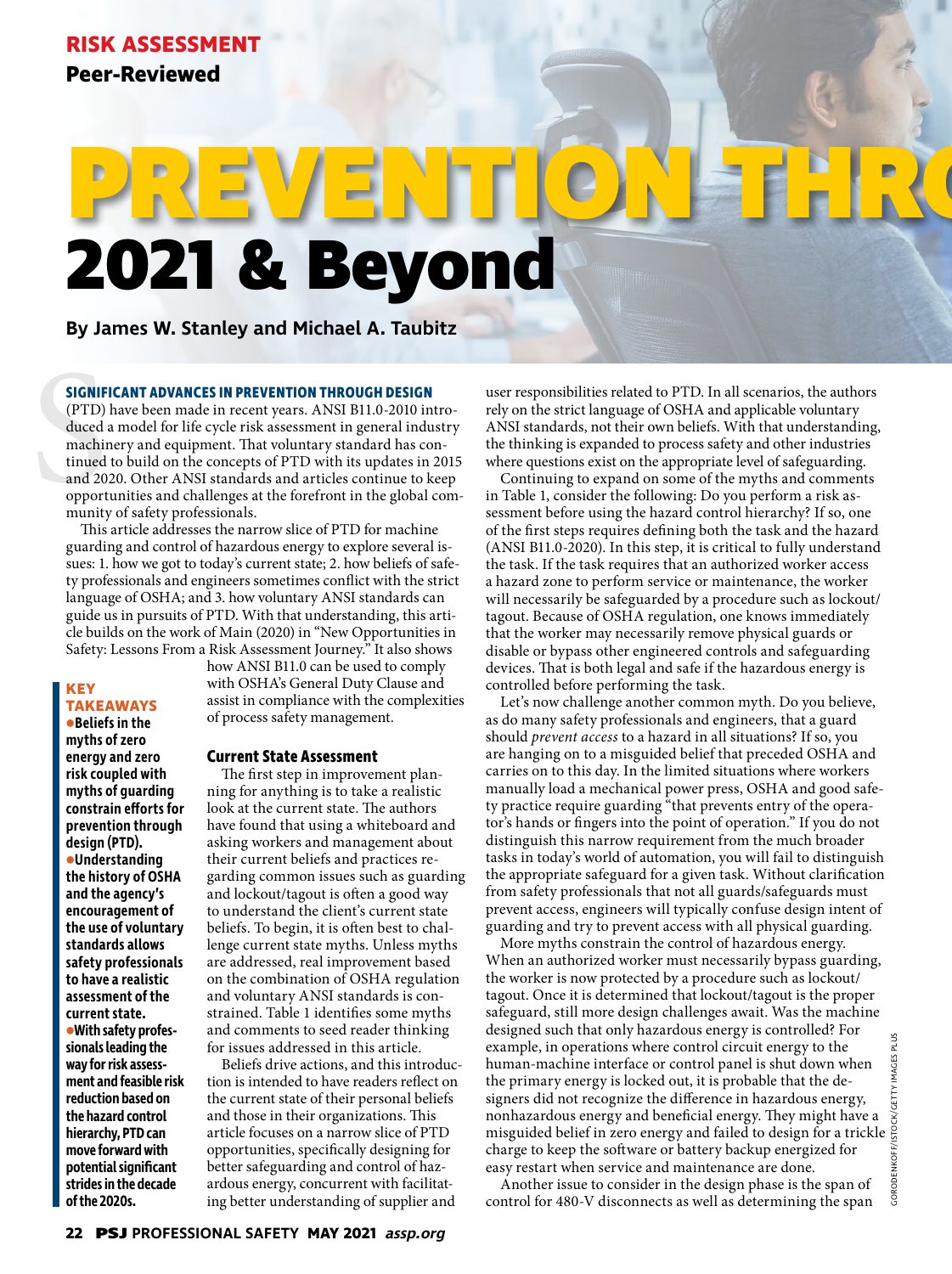

of control for control circuits (e.g., emergency stops, interlocks). With today's increasingly complex automation, it is prudent and often necessary to shut down only a portion of the operation for service or maintenance while safely keeping another part of the manufacturing system in operation.

Now a major issue for safety professionals: Where necessary, do you know how to use risk assessment and feasible application of the hazard control hierarchy to develop effective alternative methods to full lockout/tagout? If not, read on.

**Lesson:** Opportunities for improved PTD will only be realized by a thorough understanding of OSHA regulations, definitions and fundamental issues such that risk assessment begins in the concept phase of new machines and equipment.

Before discussing opportunities, it is important to understand how beliefs originated and impact the current state of thinking.

## Brief History of Guarding

The belief in preventing access to a hazard began in the early days of manufacturing when amputations occurred with far too much frequency while workers were loading a mechanical power press. In the 1940s, 50s and 60s, industry focused primarily on protecting employees manually loading points of operation on presses and other types of manufacturing machines. Many injuries occurred because employees disabled the two-hand controls, barrier guards and pullbacks. Hence, guarding for the task of manually loading a mechanical power press became a concept of preventing access to the hazard.

As technology advanced, manufacturing used increasingly more automated equipment where there was no exposure from manually loading a point of operation. Certainly, exposure to other hazards existed that required guarding such as power transmission apparatus and moving parts. Access to these hazards was typically gained by skilled trades and maintenance workers who were authorized to lockout equipment when performing their work. (It would be years before the common industry term of "lockout/tagout" was more properly defined by OSHA in 1990 with the promulgation of 29 CFR 1910.147, Control of Hazardous Energy.) Lockout/tagout was how; the control of hazardous energy was why. In these service or maintenance tasks, workers often had to bypass guards to perform their work.

An admonition from a toolmaker, shared by Taubitz (2018), is relevant for this discussion.

When I was promoted . . . to safety supervisor, I sought advice from my older brother, an experienced and respected toolmaker. . . . My brother said, "If I listen to all that stuff you guys tell me, I'll follow your rules, shut you down and you will never run again." To underscore his point, he continued, "If a car was

an industrial machine, you guys would interlock the hood and never allow the engine to run with the hood open." He noted that it was impossible to troubleshoot problems and set engine timing without the engine running. (p. 28)

A question the authors pose to clients is, "If there is no point-of-operation hazard, why would you make it so difficult

# **TABLE 1 CURRENT STATE MYTHS**

| <b>Myth</b>                     | Comment                                |
|---------------------------------|----------------------------------------|
| Zero injury goals equate to     | Risk only occurs when employees        |
| zero risk.                      | are exposed to hazards.                |
| Compliance and safety are       | Compliance is not only nebulous        |
| the same thing.                 | but ignores exposures that can lead    |
|                                 | to serious injuries and fatalities.    |
| Only higher order controls      | What if elimination, substitution or   |
| should be used for high-risk    | guarding/safeguarding are not          |
| tasks.                          | feasible?                              |
| It is not necessary to perform  | Unless you are doing full              |
| a risk assessment before        | lockout/tagout, this is incorrect (see |
| determining risk reduction.     | ANSI B11.0-2020).                      |
| It is OK to focus on hazards    | Understanding the nature of a task     |
| without regard to the nature    | is critical for both compliance and    |
| of assigned tasks.              | risk reduction.                        |
| All machine hazards require     | It depends on exposure and risk.       |
| guarding.                       |                                        |
| All guards should prevent       | Incorrect. It depends on the           |
| access.                         | exposure and risk.                     |
| The best way to lock out a      | "Zero energy" is a well-intended but   |
| machine is to have zero         | misquided term used in industry.       |
| energy.                         | The legal and technical issue is       |
|                                 | control of hazardous energy.           |
| The minor servicing             | False. The OSHRC has ruled that        |
| exemption to 29 CFR             | setup is not part of normal            |
| 1910.147, Control of            | production and lockout/tagout is       |
| Hazardous Energy, can be        | required (tip: there is a compliance   |
| used for performing machine     | answer).                               |
| setup without lockout/tagout.   |                                        |
| Under the OSH Act, suppliers    | Incorrect. Only employers and          |
| of machinery are responsible    | employees have safety                  |
| for the safety of an employer's | responsibilities for compliance        |
| workers.                        | under the OSH Act.                     |
| Suppliers of machinery and      | ANSI standards help suppliers          |
| users (employers) are           | design machines that will facilitate   |
| responsible for feasible risk   | employers complying with OSHA          |
| reduction.                      | requirements when a machine is in      |
|                                 | use or being maintained.               |
| Feasibility is not an issue for | Feasibility is a key issue for safety  |
| safety professionals.           | professionals as well as engineers.    |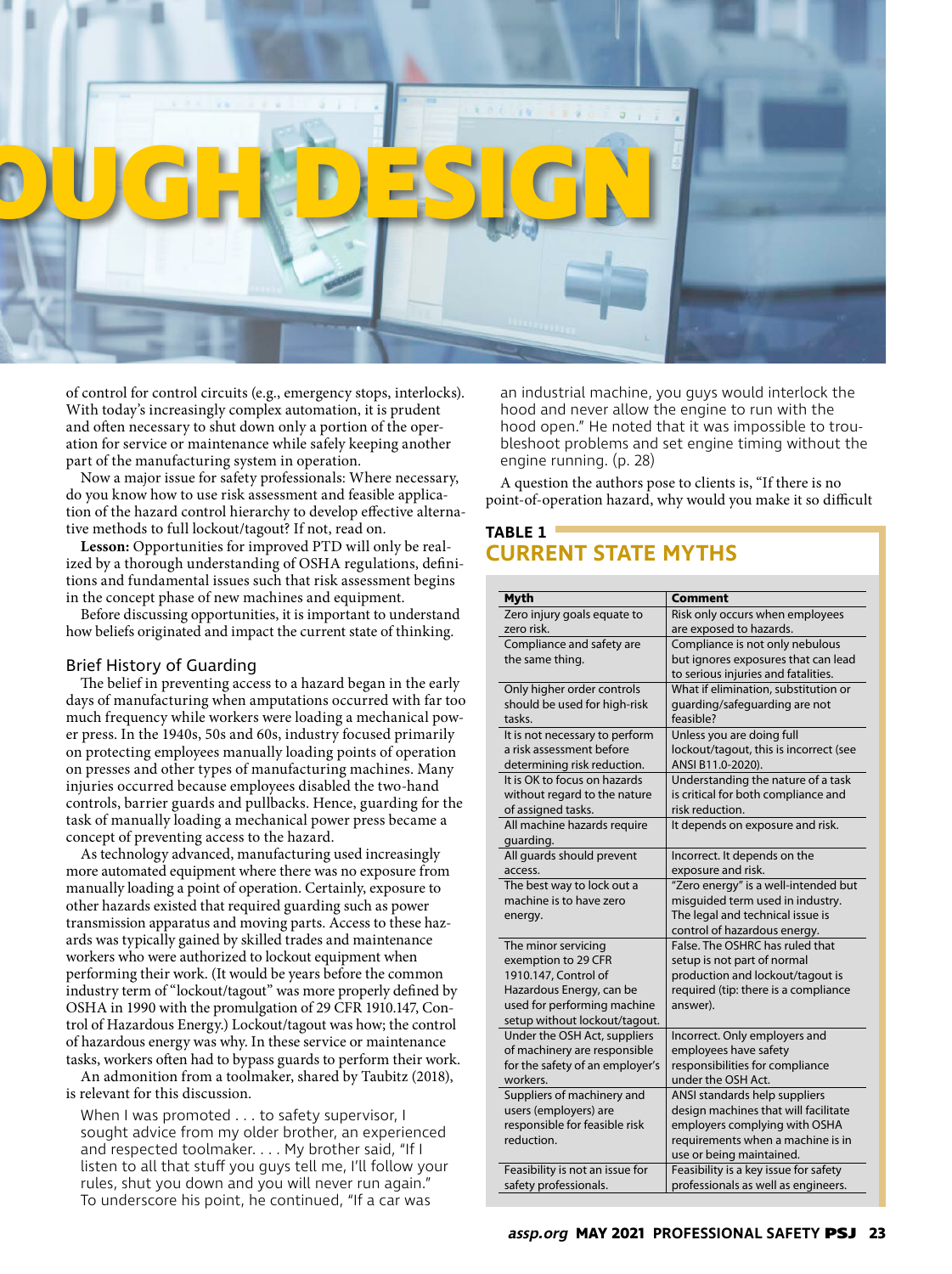to remove a guard when an authorized worker is required to access a machine under lockout/tagout?" Invariably, the answer is some version of "The guard has to prevent access."

Before OSHA and the proliferation of ANSI standards, beliefs and concepts were often handed down by older staff and suppliers. The concept of preventing access was widespread and continues today. Next, let's explore the strict language of regulation and standards.

## OSHA & the Literal Language of Regulation

When the OSH Act came into existence in 1970, it became the law governing employers and employees alike (OSH Act section 5, commonly referred to as the General Duty Clause). It is the standard of care for U.S. employers.

OSHA does not, nor has it ever, required that a guard *prevent access*. However, it does state:

One or more methods of machine guarding [emphasis added] shall be provided to protect the operator and other employees.  $[1910.212(a)(1)]$ 

"Guard" means a barrier that prevents entry of the operator's hands or fingers into the point of operation. [1910.211(d)(32)]

"Fixed barrier guard" means a die space barrier attached to the press frame.  $[1910.211(d)(34)]$ 

Preventing "entry of an operator's hands and fingers into the point of operation" made sense in 1970, just as it does today. However, the regulation ignores that the world of manufacturing has changed dramatically, and few of today's production operations have workers manually loading a point of operation.

It is evident from a cursory review of OSHA requirements and definitions that the world of regulation was dominated by the focus on mechanical power presses and operator hazards. The world of manufacturing today is not a mechanical power press. With the exception of manually loading the point of operation on a press, OSHA did not address the intent of a guard, only what it was.

Section 1910.212 governs general machine guarding. Section 1910.212(a)(1) provides a performance as opposed to a specification requirement.

Types of guarding. One or more methods of machine guarding shall be provided to protect the operator and other employees in the machine area from hazards such as those created by point of operation, ingoing nip points, rotating parts, flying chips and sparks.

General machine guarding requirements do not require that guards prevent access, only that they "protect the operator and other employees . . . from hazards."

More recent publications provide clarification with the more modern concept of safeguarding. OSHA (2007) makes clear that the purpose of machine safeguarding and guarding is to prevent *inadvertent* access to hazards. For example:

Safeguarding devices are controls or attachments that, when properly designed, applied and used, usually prevent *inadvertent* [emphasis added] access by employees to hazardous machine areas. (p. 13)

Guards may include barriers, enclosures, grating, fences, or other obstructions that prevent inadvertent [emphasis added] physical contact with operating machine components, such as point of operation areas, belts, gears, sprockets, chains and other moving parts. (p. 28)

•Install a fixed or adjustable point-of-operation guard to prevent inadvertent [emphasis added] entry of body parts into a hazardous area of the slitter system. (p. 47)

OSHA properly addresses the concept of inadvertence. When a worker *intentionally* enters into a hazard area, the individual must be protected by a procedure to control hazardous energy. That procedure may be full isolation and lockout of the primary energy source or a defined alternative method for lockout/tagout. In Basics of Machine Safeguarding, OSHA (2020a) notes:

A good rule to remember is: Any machine part, function or process which may cause injury must be safeguarded. When the operation of a machine or accidental contact with it can injure the operator or others in the vicinity, the hazards must be either controlled or eliminated.

**Lesson:** It is clear that, for general industry machines, OSHA does not require guards that prevent access.

Before exploring the language of relevant ANSI standards on this topic, let's review the historic relationship between OSHA and ANSI, more specifically, ANSI B11, the family of general industry machine safety standards.

#### 29 CFR 1910.212 & ANSI B11

Because it is not feasible for OSHA standards to address the vast number of machines and equipment, the agency has a long-established practice of relying on voluntary standards to provide specific guidance for safeguarding general industry and other types of machines.

Consider the following excerpt from The Utilization of Industry Consensus Standards (OSHA, 2020b), taking special note of the last paragraph.

OSHA uses industry consensus standards related to the safe operation of equipment as guidance of the industry accepted practice for safe operations. . . . OSHA may determine that the safety/health practices described by that industry consensus standard are deficient when related to the requirement(s) set forth by the pertinent OSHA regulation(s). However, many of the various ANSI safety standards devoted to the safe use of equipment and machines are pertinent and provide valuable guidance as they relate to the multitude of safe operating procedures. . . .

The proper application of devices [is] not described [in 29 CFR 1910.212]; therefore, other similar OSHA or pertinent industry standards must be referred to for guidance. . . .

Employers [that] comply with the requirements of an industry consensus standard rather than a specific OSHA standard, where such compliance deviates from the OSHA requirements but provides for a more conservative safeguarding concept, are categorized as having created a de minimis violation of the specific OSHA standard. . . .

OSHA encourages employers to abide by the more current industry consensus standards since those standards are more likely to be abreast of the state of the art than an applicable OSHA standard may be. Furthermore, the industry consensus standards will usually discuss a variety of techniques for averting exposure to the identified hazards of the machine or process.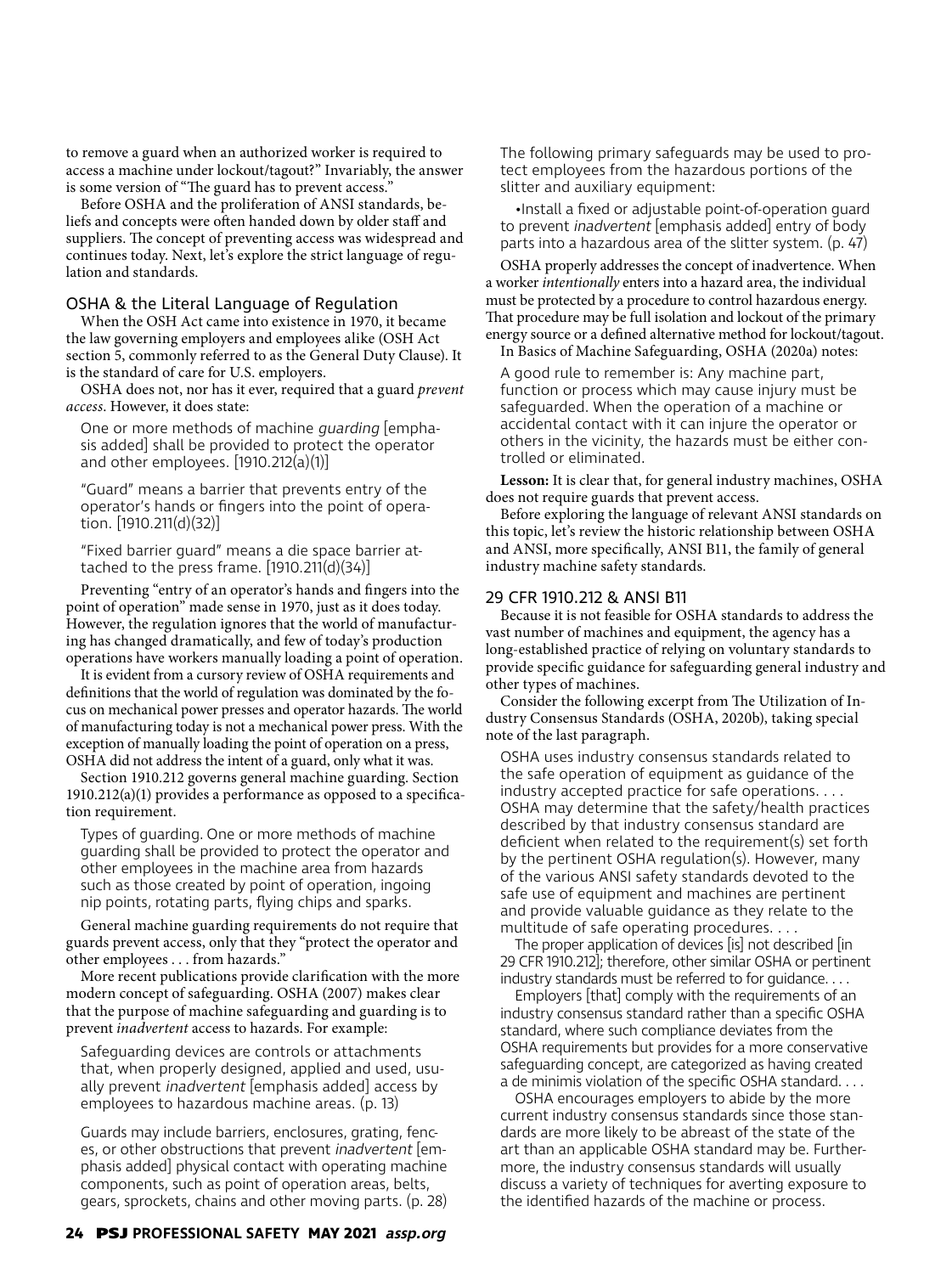Another reference that shows the linkage between 29 CFR 1910.212 and ANSI B11 comes from OSHA's (n.d.-a) Machine Guarding eTool. That source states that OSHA can cite violations by referencing standards such as the ANSI B11 series, followed by a list of B11 standards available at the time (Note: ANSI B11.0, first published in 2010, is not included in the list).

The B11 standards for machine tools were first approved beginning with safety requirements for power presses in 1922. Since that time, safety requirements for various machine tools have been developed and continually updated and revised to become the series of B11 standards and technical reports. These machine-specific standards are known as type-C standards.

ANSI B11.0-2020, Safety of Machinery, is the foundation for all ANSI B11 standards. In 2010, this standard reorganized the B11 family of standards by gathering requirements common to most of the B11 standards into this document while retaining the machine-tool-specific requirements in the machine-specific (type-C) standards.

ANSI B11.0 was developed as a type-A foundation standard for the entire series of B11 standards. Type-C standards take precedence where they apply. B11.0 provides a framework to "fill in blanks" using risk assessment where a type-C standard might not account for a specific task-hazard pair or hazardous situation.

ANSI B11.19, Performance Requirements for Risk Reduction Measures: Safeguarding and Other Means of Reducing Risk, is one example of a type-B standard because it applies to all type-C standards. Once the type of safeguarding is determined (e.g., hard guard, light screen, laser beam) by risk assessment, B11.19 provides the performance criteria necessary to establish acceptable risk. This standard does not determine the risk reduction method. Figure 1 shows a model of the A-B-C organization of the B11 standards.

**Lesson:** OSHA has long encouraged employers to use ANSI B11 and other voluntary standards to assist in compliance with OSHA regulation. Because ANSI B11.0 is risk based, the authors have found that this standard can be used for equipment outside the scope of ANSI B11.

#### **2021 & Beyond**

Today's safety professionals have many sources of tools and methods for PTD that were not readily available just 20 years ago. U.S. voluntary standards such as ANSI Z244.1, ANSI Z590.3, ANSI Z690.3, the family of ANSI B11 standards and others have steadily advanced in the direction of making PTD a reality.

The most important advancement is in the area of practical risk assessment that leads to feasible risk reduction based on the hazard control hierarchy.

#### Risk, Hazard Control Hierarchy & Risk Assessment

Before determining a safeguard that is compliant with OSHA standards, readers must understand risk and the application of the hazard control hierarchy for feasible risk reduction.

Both U.S. and international safety standards recognize that zero risk of injury or illness in a workplace does not exist. Risk can be reduced or insured but not eliminated.

The foreword to ANSI B11.0-2020 provides:

"Safe" is the state of being protected from recognized hazards that are likely to cause physical harm. There is no such thing as being absolutely safe, that is, a complete absence of risk. In turn, there is no machine that is absolutely safe. All machinery contains hazards, and some level of residual risk. However, the risk associated with those hazards should be reduced to an acceptable level.

# **FIGURE 1 ORGANIZATION OF THE B11 SERIES OF DOCUMENTS**

**Type-A standards (basis standards) give basic concepts, principles for design, and general aspects that can be applied to machinery; type-B standards (generic safety standards) deal with one or more safety aspects or one or more types of safeguards that can be used across a wide range of machinery; and type-C standards (machinery safety standards) deal with detailed safety requirements for a particular machine or group of machines.**



**Note. Adapted from "Safety of Machinery (ANSI B11.0-2020)," by ANSI, 2020.**

The feasible application of the hazard control hierarchy is the accepted method of protecting workers from recognized hazards. The hierarchy is endorsed by OSHA, safety professionals, engineers and writers of voluntary safety standards as a best practice for reducing risk. The most preferred method of achieving acceptable risk is eliminating the risk (of a specific hazard). Typically, this can only be done in the concept and design stages of machinery, equipment and processes.

Safeguarding/engineered control is the next preferred step for mitigating risk in the hazard control hierarchy. Properly designed safeguarding should begin during the concept and design phases of PTD. It is critical that safety professionals, engineers and designers of automation have a solid grasp of the design intent of physical guards and safeguards.

**Lesson:** Where exposure to a hazard is intentional (e.g., an authorized worker removing a guard to remove a major jam) the worker is protected by a procedure, not the guard or safeguarding device.

If a task is routine, repetitive in nature and integral to the operation and qualifies for the minor servicing exemption to 29 CFR 1910.147, a properly designed system not requiring lockout/tagout may be used to safeguard the worker who, again, may intentionally access the zone of danger to remove a minor jam. Understanding design intent is fundamental to having safeguarding systems or methods that are OSHA-compliant and appropriate to the task.

When elimination, substitution and safeguarding are not feasible, a combination of lower-order controls must be used to achieve acceptable risk. For example, we know that an electrician performing diagnostic work on a live 480-V panel cannot be protected by elimination, substitution or engineered controls/safeguards. It is an extremely high-risk task with the possibility of death, but the only feasible means of protection comes from the knowledge and awareness of a skilled authorized worker following arc-flash procedures using proper PPE. No other feasible means exist to do that work.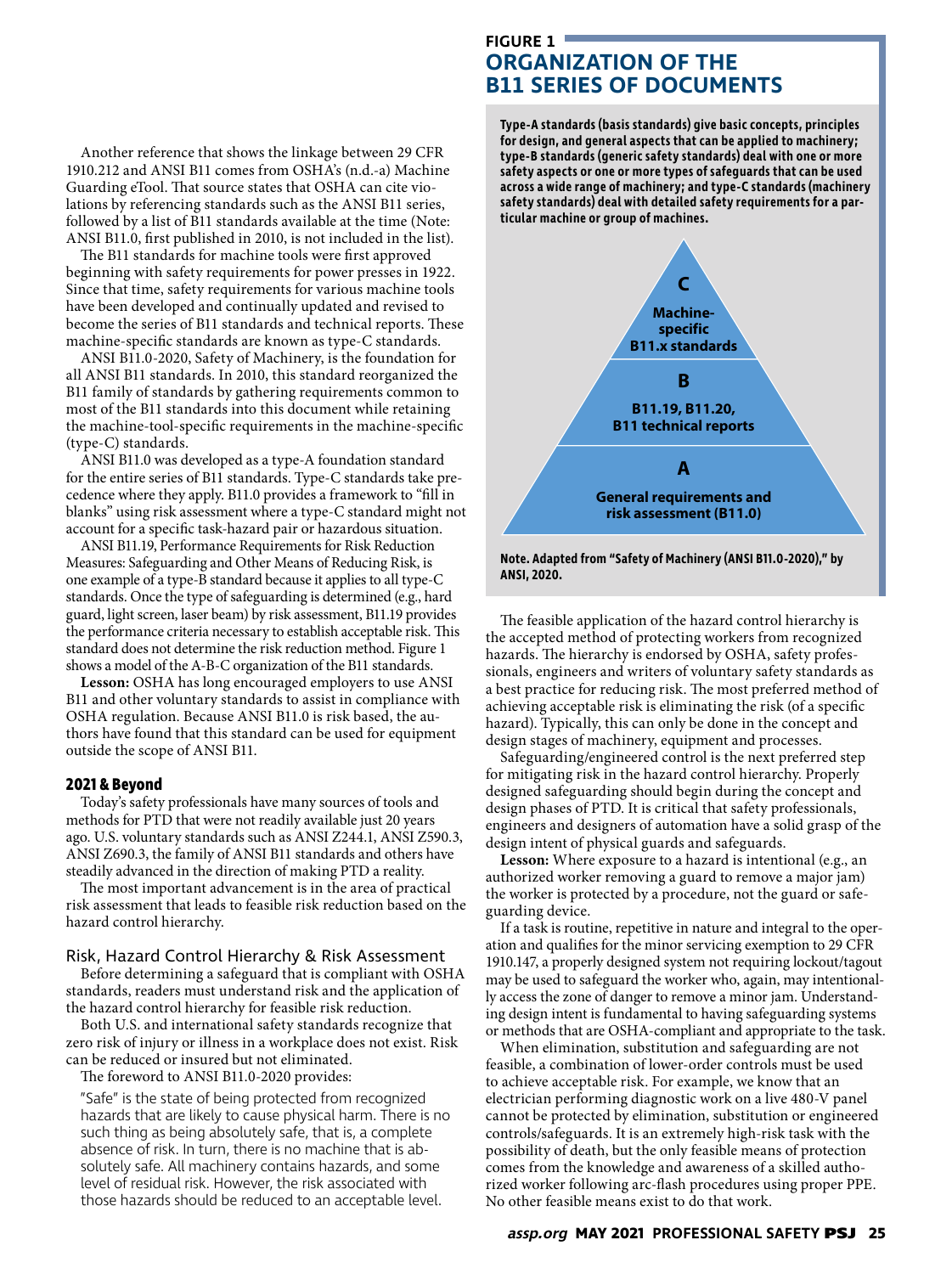# **TABLE 2 HAZARD CONTROL HIERARCHY**

|                                                |                              | <b>Risk reduction</b>                                  |                                                                                                                                                                                                                                                                                                                                                                |                                                                                                                                                                                                                                                                                                              |
|------------------------------------------------|------------------------------|--------------------------------------------------------|----------------------------------------------------------------------------------------------------------------------------------------------------------------------------------------------------------------------------------------------------------------------------------------------------------------------------------------------------------------|--------------------------------------------------------------------------------------------------------------------------------------------------------------------------------------------------------------------------------------------------------------------------------------------------------------|
|                                                | <b>Classification</b>        | measures                                               | <b>Examples</b>                                                                                                                                                                                                                                                                                                                                                | Influence on risk factors                                                                                                                                                                                                                                                                                    |
| <b>Most</b><br>preferred<br>Least<br>preferred | Inherently safe<br>by design | Design out<br>(elimination or<br>substitution)         | · Eliminate pinch points (increase<br>clearance)<br>• Intrinsically safe (energy<br>containment)<br>• Automated material handling (e.g.,<br>robots, conveyors)<br>• Redesign the process to eliminate<br>or reduce human interaction<br>• Reduce force or speed through<br>selection of inherently safe<br>components<br>· Substitute less hazardous chemicals | • Impact on overall risk<br>(elimination) by affecting<br>severity and probability of harm<br>• May affect severity of harm,<br>frequency of exposure to the<br>hazard under consideration, or<br>the possibility of avoiding or<br>limiting harm depending on<br>which method of substitution is<br>applied |
|                                                | Engineering<br>controls      | Guards, control<br>functions and<br>devices            | $\bullet$ Guards<br>• Interlock devices<br>• Presence sensing devices (e.g., light<br>curtains, safety mats, area scanners)<br>• Two-hand control and two-hand<br>trip devices<br>• Alternative methods to lockout to<br>control hazardous energy                                                                                                              | • Greatest impact on the<br>probability of harm (occurrence<br>of hazardous events under<br>certain circumstances)<br>• Minimal, if any, impact on<br>severity of harm                                                                                                                                       |
|                                                | Administrative<br>controls   | Awareness<br>means                                     | • Lights, beacons and strobes<br>• Computer warnings<br>• Signs and labels<br>• Beepers, horns and sirens                                                                                                                                                                                                                                                      | • Potential impact on the<br>probability of harm (avoidance)<br>• No impact on severity of harm                                                                                                                                                                                                              |
|                                                |                              | Information for<br>use (training<br>and<br>procedures) | • Safe work procedures<br>• Training                                                                                                                                                                                                                                                                                                                           | • Potential impact on the<br>probability of harm (avoidance<br>or exposure)<br>• No impact on severity of harm                                                                                                                                                                                               |
|                                                |                              | Administrative<br>safeguarding<br>methods              | • Safe-holding safeguarding method                                                                                                                                                                                                                                                                                                                             | • Potential impact on the<br>probability of harm (avoidance<br>or occurrence)                                                                                                                                                                                                                                |
|                                                |                              | Supervision                                            | • Supervisory control of configurable<br>elements                                                                                                                                                                                                                                                                                                              | • No impact on severity of harm                                                                                                                                                                                                                                                                              |
|                                                |                              | Control of<br>hazardous<br>energy                      | • Lockout/tagout                                                                                                                                                                                                                                                                                                                                               |                                                                                                                                                                                                                                                                                                              |
|                                                |                              | Tools                                                  | • Work-holding equipment<br>• Hand tools                                                                                                                                                                                                                                                                                                                       | • Potential impact on the<br>probability of harm (avoidance<br>or occurrence)<br>• Potential impact on severity of<br>harm                                                                                                                                                                                   |
|                                                |                              | <b>PPE</b>                                             | • Safety glasses and face shields<br>• Earplugs<br>• Gloves<br>• Protective footwear<br>• Respirators                                                                                                                                                                                                                                                          | • Potential impact on the<br>probability of harm (avoidance)<br>• Potential impact on severity of<br>harm                                                                                                                                                                                                    |

#### **Note. Adapted from "Safety of Machinery (ANSI B11.0-2020)," by ANSI, 2020.**

Trying to enforce something more opens the door for the "malicious compliance" concept first espoused by the toolmaker previously noted ("If I follow your rules, I'll shut you down and you will never run again").

In today's world, with proven risk assessment methodologies and the entire tool kit that is commonly called the hazard control hierarchy, safety professionals have all of the tools to address any and all exposures that workers may encounter. Table 2 shows the hazard control hierarchy from ANSI B11.0- 2020. This is the foundation for determining appropriate risk reduction measures that form the basis for safeguarding employees. In the ANSI B11.0-2020, the hazard control hierarchy is accompanied by the following note:

Informative Note 1: Not all potential risk reduction measures are feasible. Many factors determine if the risk reduction measure is feasible. It is necessary to evaluate the application of the risk reduction measure against the following factors:

•regulatory obligations and introduction of new hazards;

•effectiveness and machine performance;

•usability and productivity;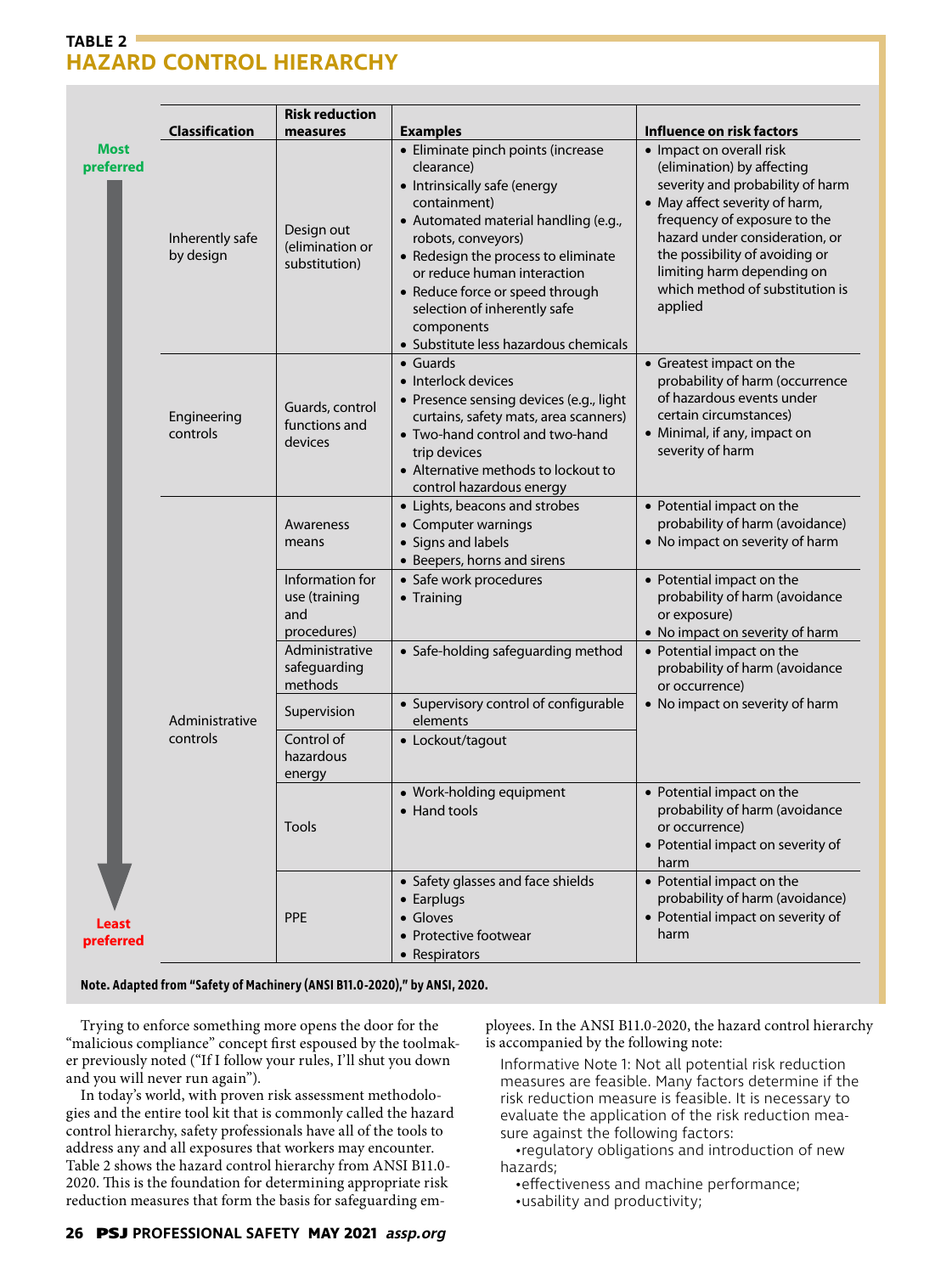# **TABLE 3 PRACTICABILITY/FEASIBILITY ANALYSIS**

**Analysis of practicability/feasibility for hard-to-remove guard where service and maintenance is performed under lockout/tagout.**

| <b>Element of</b>                 |                                                       |  |
|-----------------------------------|-------------------------------------------------------|--|
| practicability/feasibility        | Comment                                               |  |
| Regulatory obligations            | Lockout/tagout required; not a guard                  |  |
| Effectiveness                     | Guard must, of necessity, be bypassed                 |  |
| Usability                         | Hard-to-remove quard hinders task                     |  |
| Durability and<br>maintainability | Likely that quard will not be properly<br>reinstalled |  |
| Ergonomic impact                  | Often creates ergonomic stressors for                 |  |
|                                   | the maintenance worker                                |  |
| Cost                              | No difference in cost to design a                     |  |
|                                   | proper quard                                          |  |
| Introduction of new               | Conceivable that the quard may add                    |  |
| hazards                           | new risk based on hundreds of task-                   |  |
|                                   | based risk assessments                                |  |
| Productivity                      | Extra time and hassle for the worker                  |  |
|                                   | will negatively impact production                     |  |
| Machine performance               | No impact                                             |  |
| Technological feasibility         | Lockout/tagout can and should be                      |  |
|                                   | used                                                  |  |

•durability, maintainability and ability to clean; •ergonomic impact;

•economic and technological feasibility. (ANSI B11.0-2020, p. 44)

**Lesson:** Informative Note 1 is one of the most important issues to consider for PTD. Feasible risk reduction has been a significant consideration of the OSH Review Commission (OSHRC) bearing on its rulings over the decades.

Let's explore this informative note in the context of a worker who is authorized to perform service and maintenance using lockout/tagout on a machine and who is confronted with removing a physical guard designed to *prevent access* through the use of special means of attachment, too many bolts and other means. Table 3 shows an analysis of each element of practicability/feasibility for this scenario.

**Lesson:** Feasibility is a key assessment for compliance and developing risk reduction methods that provide for the safety of workers.

## Control of Hazardous Energy & Alternative Methods

Let's assume that you have now arrived at the conclusion that an alternative method is required to control hazardous energy. Alternative methods are recognized by OSHA, ANSI/ASSP Z244.1 and ANSI B11.0-2020.

ANSI/ASSP Z244.1 defines "alternative method" as "a means of controlling hazardous energy (other than energy isolation) to reduce risk to an acceptable level."

If isolation and locking the primary energy is not feasible, steps for developing an alternative method can be found in both ANSI/ASSP Z244.1 and ANSI B11.0. For sake of simplicity, the following captures the relevant steps found in ANSI B11.0:

•Identify tasks and hazards.

•Perform task-based risk assessment.

•Document infeasibility of lockout/tagout or another safeguard.

•Assess feasible controls from hazard control hierarchy using criteria for feasibility identified in Informative Note 1 to the hazard control hierarchy in ANSI B11.0.

•Develop and validate the control(s).

•Implement feasible control(s).

•Assess final risk level with controls in place to achieve acceptable risk.

This article does not address the myriad similar terms describing "alternative measures" and "alternative protective methods" used in the minor servicing exemption to 29 CFR 1910.147. For PTD concepts, safety professionals should recognize that the OSHRC has ruled that setup and changeover to a new product run is not part of normal production, and lockout/ tagout is required.

**Lesson:** The fact that lockout/tagout is not feasible is a different compliance argument than claiming the minor servicing exemption as too many employers have attempted. Without the proper legal argument, organizations will lose before the OSHRC.

Because so many terms are used to describe alternative methods, it is prudent to understand that use of the term "alternative method" in this article addresses an alternative to full energy isolation. When lockout/tagout is not feasible, infeasibility must be documented and alternative methods developed based on risk assessment and feasible application of the hazard control hierarchy.

Determining whether isolating and locking the primary energy source is feasible is the same analysis process noted for guards and safeguards. However, there is yet another unique challenge for this effort. How does the safety professional, engineer or machine designer know whether the energy is hazardous? If the energy poses no hazard for the task being performed, it does not have to be controlled to protect the authorized worker. Similarly, what if the energy is beneficial?

What is beneficial energy? Hydraulic energy used to keep overhead automation safely in place while workers perform tasks at the factory floor level is, in fact, beneficial energy. Not understanding beneficial energy can lead to the kind of highrisk, high-downtime situation described by Taubitz (2018).

Hard lessons were also learned when skilled workers pushed back that zero energy would crash overhead robots that were used to weld and assemble vehicles in assembly plant body shops. Energy was needed to hold these robots in the up position. When all energy was shut down, the overhead robots came down and created an unplanned maintenance situation, commonly referred to as "crashing the body shop." Blind insistence on zero energy and not understanding the control of hazardous energy forced skilled workers into what the company's safety professionals termed malicious compliance. Following supervisory instruction resulted in significant downtime and increased hazards to get the plant running again. (p. 29)

## Risk Assessment Before Risk Reduction

Whether the risk reduction method is guarding, safeguarding or an administrative control such as an alternative method to lockout/tagout, it is first necessary to perform risk assessment.

Figure 2 (p. 28) presents the risk assessment process from ANSI B11.0-2020 to show that feasible risk reduction cannot proceed without a proper risk assessment of the specific task. Before proceeding with risk reduction, risk assessment participants must identify tasks and hazards.

The authors find that the concept of "task" is often not fully understood or is given only cursory consideration. If a task is service and maintenance, the proper safeguarding is to control the hazardous energy. To reiterate for emphasis: When access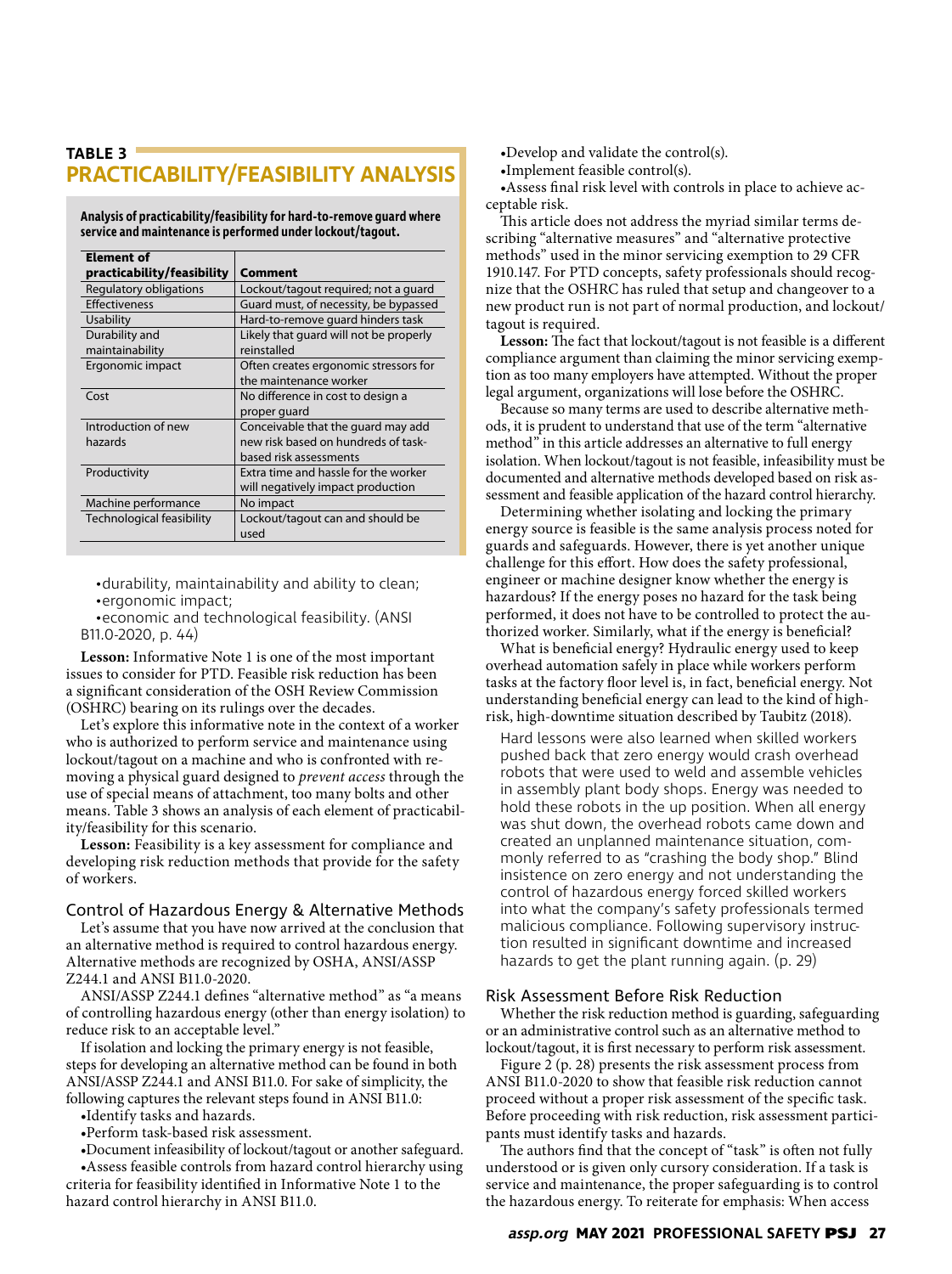# **FIGURE 2 ANSI B11.0 RISK ASSESSMENT**



**ANSI, 2020.**

or exposure is intentional, an authorized worker is protected by a procedure, not by guards or traditional safeguards.

As long-time practitioners of PTD and users of voluntary standards, the authors remain hopeful that we may yet see the day when OSHA allows the use of properly designed control circuitry that will have passive, control-reliable engineered controls protecting an authorized worker doing predetermined service and maintenance.

In ANSI B11.19-2019, "control reliability" is defined as "the capability of the [machine] control system, the engineering controls—devices, other control components, and related interfacing to achieve a safe state in the event of a failure within the safety-related parts of the control system" (p. 16).

Further guidance is found in ANSI B11.20-2017, Safety Requirements for Integrated Manufacturing Systems, in definition 3.6 "engineering controls: guards or devices and associated safety-related parts of the control system (SRP/CS) used to reduce risk" (p. 5).

The explanatory note to definition 3.6 reads:

SRP/CS include parts of machinery control systems that provide safety functions which can consist of hardware and software and can either be separate from the machine control or an integral part of it. See also ANSI B11.0, ANSI B11.19 and ANSI B11.26. (p. 5)

# **FIGURE 3 CONTROL RELIABLE SENSORS**



**Note. Copyright 2021 by SICK. Reprinted with permission.**

Imagine the improvement in safety and productivity when a worker can walk into a machine and the control-reliable sensors and controls put the machine in a safe mode for performing a given task. Such a system, shown in Figure 3, looks simple and is sometimes referred to as "passive safeguarding."

From the perspective of workers and nontechnical personnel, the adjective "passive" seems accurate because a worker can safely enter the safeguarded space, perform a task and exit with automatic restart (see Figure 3 inset). From the perspective of the controls engineer who designed the SRP/CS noted in Figure 3, the system is far from passive. It has many active engineered controls, including a light curtain (which detects access at the yellow line), an area scanner (red sensing field created by the device at far left of access area) and a control-reliable interface in the control cabinet (incorporated into the panel at the left).

This simplistic view of a highly complex safety system should be the goal of safety professionals and OSHA for the future of PTD in real-world applications.

In all situations involving manufacturing operations, designers following ANSI standards should include a task-based risk assessment (TaBRA). It is a methodology recognized by OSHA for assessing hazards and risks to determine effective employee protection. In a Dec. 16, 1999, letter to Thomas Weekley, Assistant Director, UAW General Motors Department, the agency noted:

However, an MPS [monitored power system, GM's term for control reliable safeguarding], which meets the above referenced ANSI consensus standards on control reliability and control component failure protection [ANSI B11], would provide alternative safeguarding measures, which constitute effective employee protection. Thus, such an MPS may be used to protect employees who are performing minor tool changes and adjustments, and other minor servicing activities, which take place during normal production opera-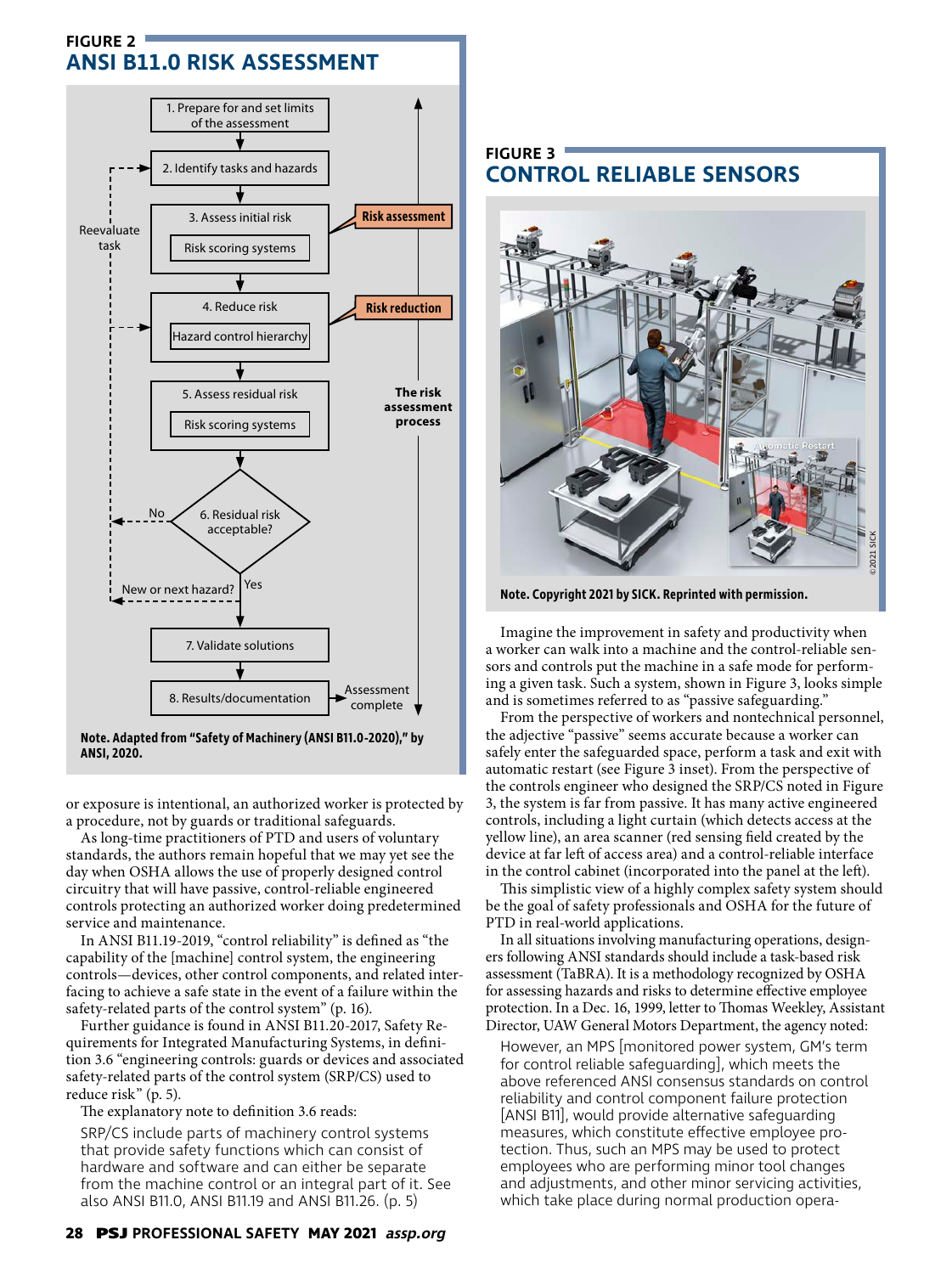tions, provided that each element of the §1910.147(a) (2)(ii) exception is met. In other words, the MPS system may be used in cases in which minor tool changes and adjustments, and other minor servicing activities are performed during normal production operations, and are routine, repetitive and integral to the use of the equipment for production. It is important, as you have stated, to apply this safeguarding technique (MPS) through an analysis process (TaBRA) on a case-by-case basis in order to [ensure] that it, in fact, provides effective employee protection. (OSHA, 1999)

#### Feasibility of Guarding/Safeguarding Summary

For guidance regarding feasibility, we again refer to the ANSI B11 series of general industry machine safety standards. In ANSI B11.0-2020, we find the correlation of acceptable risk and feasible risk reduction, as follows:

Acceptable risk: A risk level achieved after risk reduction measures have been applied. It is a risk level that is accepted for a given task (hazardous situation) or hazard. For the purpose of this standard, the terms "acceptable risk" and "tolerable risk" are considered to be synonymous.

Informative Note 1: The expression "acceptable risk" usually, but not always, refers to the level at which further technologically, functionally and financially feasible risk reduction measures or additional expenditure(s) of resources will not result in significant reduction in risk [emphasis added]. The decision to accept (tolerate) a risk is influenced by many factors including the culture, technological and economic feasibility of installing additional risk reduction measures, the degree of protection achieved through the use of additional risk reduction measures, and the regulatory requirements or best industry practice. (p. 18)

Hence, in the world of general industry machines, technology, functionality and financial issues are all part of feasible risk reduction.

**Lesson:** TaBRA complements existing job safety analyses and is used when questions arise for a given task.

## ANSI B11.0 for Process Safety Management & Other Industries

Main (2020) notes an issue of great importance for all industries and safety professionals:

The beauty of the risk assessment process for a standard such as ANSI B11.0 is that it applies broadly. Although the hazards and subsequent risk reduction measures vary greatly from one application to another, the overall process of identifying hazards, assessing risks, reducing risks to an acceptable level, documenting the results and following up remain consistent across all applications. . . .

The author has not encountered a situation in which the risk assessment process cannot be applied [emphasis added]. (p. 39)

The authors agree, as we have also applied ANSI B11.0 to numerous litigation cases outside the scope of general industry machine safety. In some cases, regulation and voluntary standards did not address the specific issue. ANSI B11.0 uses risk assessment to identify opportunities leading to feasible risk reduction

based on the hazard control hierarchy. It is this foundation that allows ANSI B11.0 to fill the gaps and answer questions regarding an employer's duty to meet the test of standard of care.

Importantly, the authors have found ANSI B11.0 to be of value in the area of process safety. OSHA's General Duty Clause, 29 CFR 1910.119, Process Safety Management of Highly Hazardous Chemicals (PSM), and a host of voluntary standards come into play for compliance purposes. Yet, PSM's complexities sometimes leave questions for employers and engineers. One such area is recognized and generally accepted good engineering practices (RAGAGEP). Blair (2007) notes:

Recognized and generally accepted good engineering practices are analogous to the legal term "standard of care." . . . There is no established or official list of what constitutes a RAGAGEP. RAGAGEPs encompass the whole body of guidelines, standards, generally accepted principles (both taught in school and learned from others) that establish the ways in which responsible engineers accomplish their tasks.

The authors agree; RAGAGEP is so broad and nebulous that it provides little in the way of specific guidance for engineers and designers. The authors also concur that RAGAGEP is linked directly to the standard of care for process safety and believe that reliance on the OSHA General Duty Clause provides better guidance for meeting that standard of care.

Under the General Duty Clause, employers are required to provide employees a place of employment that is "free from recognized hazards that are causing or are likely to cause death or serious physical harm." OSHA interprets the General Duty Clause to mean that an employer has a legal obligation to provide a workplace free of conditions or activities that either the employer or industry recognizes as hazardous and that cause, or are likely to cause, death or serious physical harm to employees when there is a feasible method to abate the hazard.

To issue a General Duty Clause violation, OSHA must first establish that a hazard is recognized. Recognition of a hazard can be established in one of three ways:

1. OSHA can establish industry recognition if the hazard is recognized in the employer's industry. Recognition by an industry other than the industry to which the employer belongs is generally insufficient to prove a Section 5(a)(1) violation.

2. A recognized hazard can be established by evidence of actual employer knowledge.

3. If industry or employer recognition of the hazard cannot be established, recognition can still be established if OSHA concludes that any reasonable person would have recognized the hazard.

Next, OSHA must confirm that it is a hazard likely to cause serious physical harm or death if not addressed. Finally, to establish a General Duty Clause violation, OSHA must show that a feasible, available way to correct the hazard exists.

Once those elements are present, an employer must use good engineering practices to identify and implement the most effective means of remediating it, otherwise the employer violates the OSHA General Duty Clause. Following is an excerpt from the OSHA (2016) publication, "Recommended Practices for Safety and Health Programs":

Employers should select the controls that are the most feasible, effective and permanent.

•Eliminate or control all serious hazards (hazards that are causing or are likely to cause death or serious physical harm) immediately.